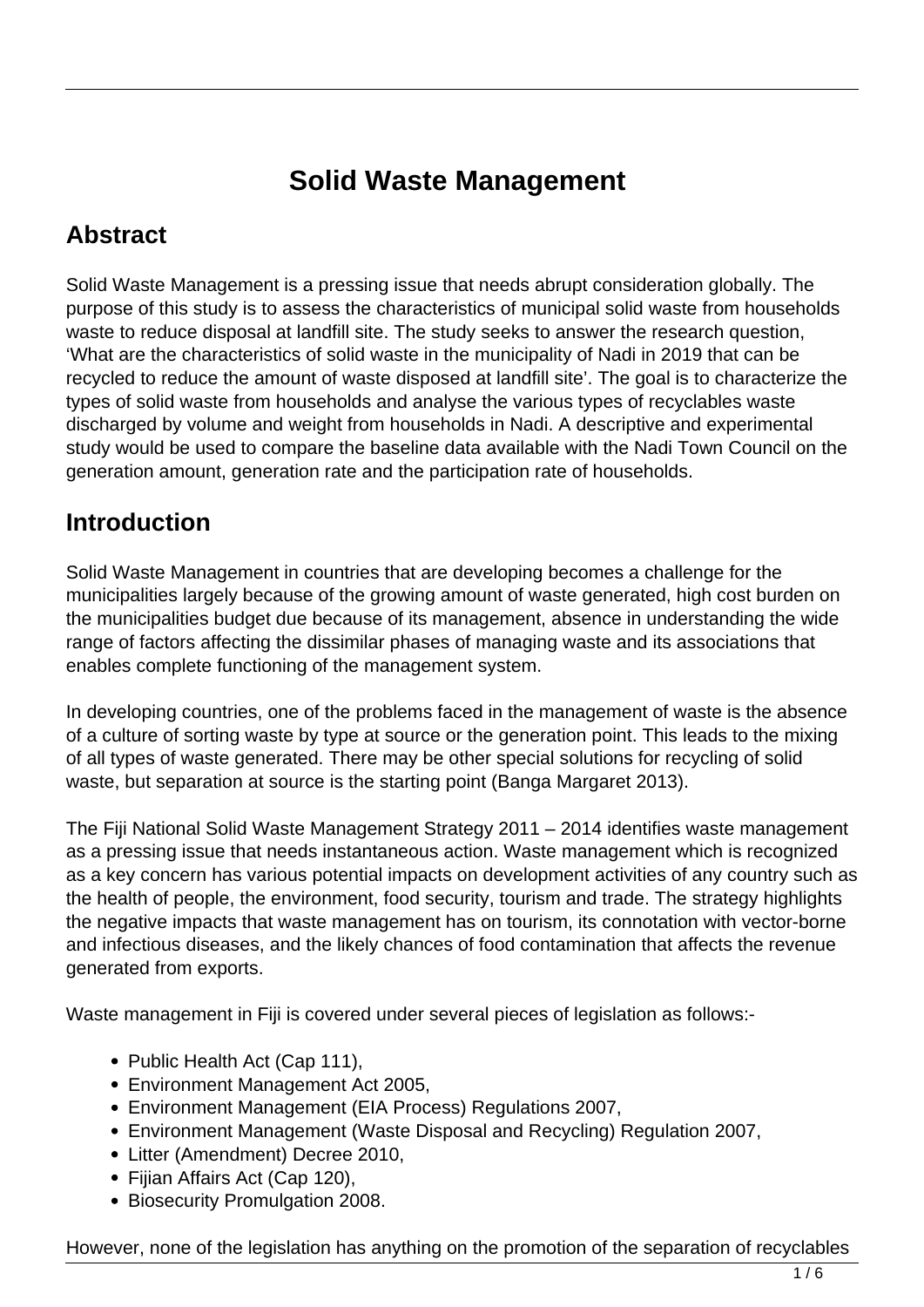waste in managing of MSW except for the SWM-MP of Nadi Town Council and Lautoka City Council. Currently, Fiji is drafting a 5R Policy for all councils to promote the concept of 3R.

In the setting of Nadi, the municipality of Nadi has a population of approximately 12,000 people and has land coverage of 666 hectares. The generation amount of MSW is 22.3 tons/day; the generation rate is 1,894g/person/day. The generation amount of HH waste is 4.4 ton/day; the generation rate of HH waste is 374g/person/day. Kitchen waste is 36.4% of total MSW discharged. The municipality of Nadi does not have a waste disposal facility, hence all MSW collected is transported and disposed at the Vunato Disposal Site in Lautoka (Master Plan on the Solid Waste management for Nadi Town Council , 2010).

### **Review of literature**

#### **Composition and categories of municipal solid waste**

Municipal Solid Waste (MSW) management is one among the foremost issues within the current urban municipalities preponderantly in developing countries. Municipal solid waste includes all types of waste generated from the commercial and residential areas and it contains different categories and composition of waste. The separation of recyclables is integrated into the solid waste management strategy. It can be applied to mixed municipal solid waste (MSW) or to separately collected paper, plastic, glass, tins, cans, metals etc. Separate collection is where waste is collected separately from the waste stream by its nature and type so it can be treated specifically. Waste composition of most countries globally is often subjugated by organic matter followed by paper and plastics except for Japan who generates more recyclables waste (Agamuthu.P 2007).

A Qualitative and quantitative review by Mohee Romeela et.al (2015) discovered that the waste composition in small island developing states comprises mainly of organics (44%) shadowed by recyclables specifically paper, plastics, glass and metals which accounts to 43 percent. In the same review, as compared to the Organisation for Economic Co-Operation and Development countries, the recyclables waste accounts the highest (43 percent) followed by 37 percent of organics waste. The study reflects a high waste generation rate on the average in these islands which amounts to 1.29 kg/capita/day. Mohee Romeela et.al (2015) revealed the prevalent waste management practices in the small developing states of mainly landfilling, backyard burning and illegal dumping. With the emerging of sustainable waste management practices in these states, there is a need for the introduction of waste minimization and recycling promotion activities.

In another review by Rajendra K. Kaushal et al (2012) carried out in India revealed an increasing trend in the composition of solid waste generated from municipalities. The components of paper, plastic and glass have a growing pattern from 4.1%, 0.7% and 0.4% individually in 1971 to 8.18%, 9.22% and 1.01 correspondingly in 2005. Metals during the same period also revealed an accumulating pattern. This study concluded with revealing unorganized and unplanned segregation at source except for medical and industrial waste in India. Scavengers play an important role in sorting waste that reduces the competence of segregation since these people only segregate items that have high market return value. Therefore, this increasing trend of recyclables waste recommends the promotion of the separation of recyclables waste for formal recovery. Reduction of waste at source is a primary factor for improving the system and cost of managing waste (Latifah Abd Manaf et.al, 2009).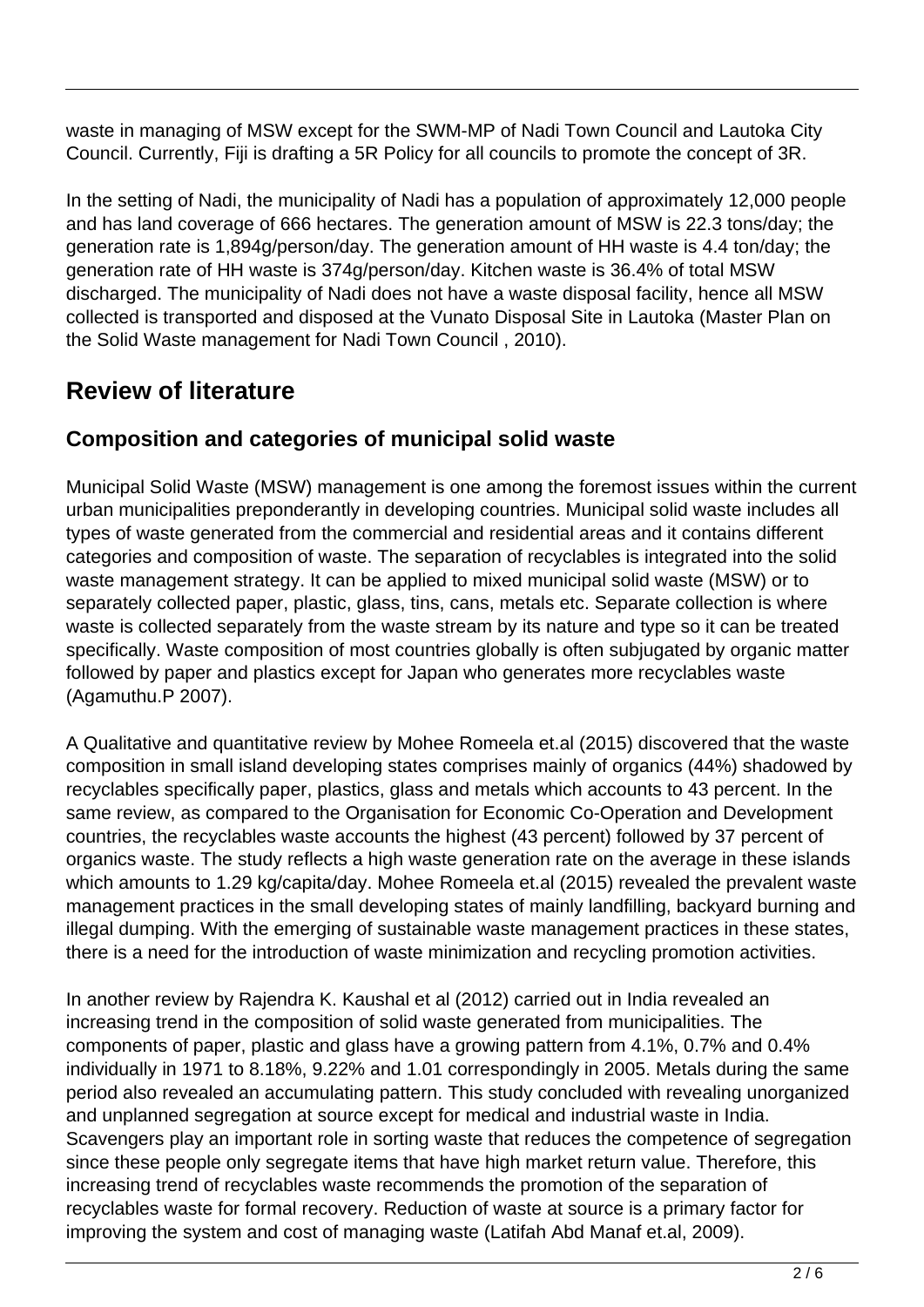#### **Baseline Data**

To promote separation of recyclables it is necessary to have baseline data on the characteristics of MSW. Hassan N Mohd et.al (2002) in a study conducted in Malaysia revealed that one of the most important requirements for a successful recycling programe is to have reliable data on waste generation rates and composition.

A baseline study by ESCAP (2011) in Vietnam revealed how the city of Kon Tum used the baseline data in planning and implementation process of recycling. According to the writer, this city lacked practices of segregation of waste and all waste generated were disposed at landfill site. Based on the findings and information of the baseline data, the city of Kon Tum prepared the National Strategy for Integrated Solid Waste Management which included the concept of 3R and waste recovery in Vietnam.

Another baseline survey carried out in Australia by the Queensland University of Technology for Community Recycling Network Australia (2012), provides an in depth of how solid waste and recycling planning data to be used. The results were used and integrated into the Waste Management Strategy for strengthening waste separation and 3R practices in Australia. Such data is useful for solid waste and recycling managers to develop comprehensive plans and policies and persuade key stakeholders, municipalities and governments on the benefits of waste separation and recycling. Thus conducting a baseline survey assists in determining the local circumstances and situations to come up with critical information and data and such data and information helps support appropriate decision making (ESCAP 2010).

### **Awareness on separate collection of recyclables**

Education and awareness on separate collection of recyclables is essential for change in behaviour of people. According to M Florica and Bucur Bondan (2017), environmental education is a tool for implementing changes and creating awareness to residents on environmental issues. For proper waste management in urban and rural areas it is important to cogitate on public education. The effectiveness of preventing and minimizing waste involving prevention and minimization at source is connected to community participation and behaviour of the people. Basis factor in recycling waste recovery is the attitude and behaviour of the people towards recycling (Wichitra Singhirunnusorn et al, 2012). Different forms of awareness raising should be promoted to disseminate information to the community level and achieve high participation rate in recycling.

In a descriptive and questionnaire survey study by L.A. Guerrero et al, (2013) on three continents comprising thirty urban areas in twenty two developing countries found that fourteen of the inspected cities do not have recycling practices. Management of MSW is improved once stakeholders are willing to take charge and share responsibility with municipalities on the decision making for SWM which are associated with three necessary components:-

- Awareness The effectiveness on the separation of waste depends on the awareness of its people and leaders on the effects of waste management systems within the town/city.
- Knowledge Municipal Decision makers are only likely to set up waste separation programs once they are familiar and acquainted with the new and suitable technologies and the proper practices for the management of waste.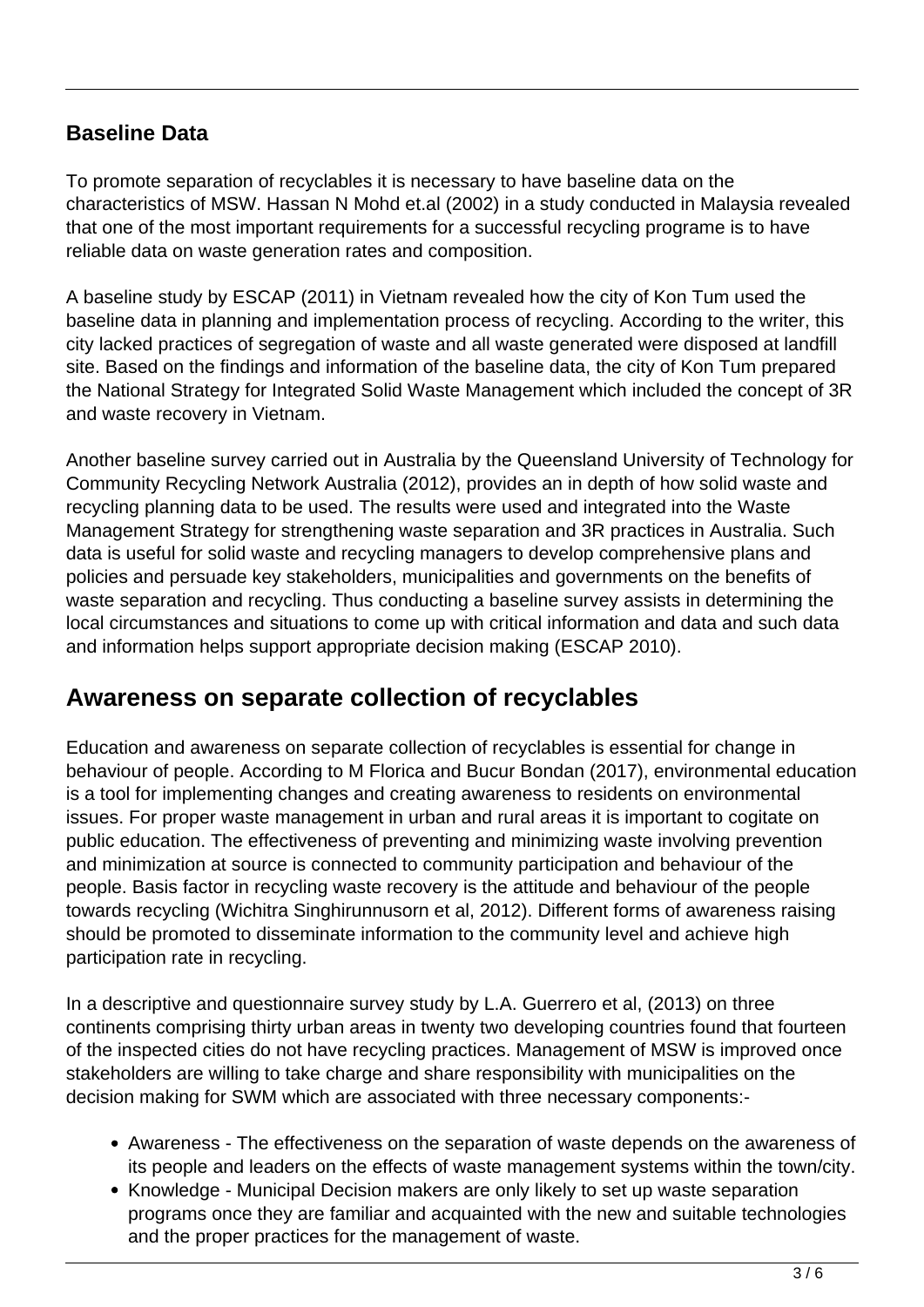Equipment. The availability and provision of necessary equipment and machinery to manage and recycle waste is a key factor that promotes separation of waste at the household level.

Education and Awareness Techniques - Research has also been done on the different methods used for creating awareness. Adam D (1999) in a study conducted in the UK revealed the common methods of communication used by the UK local government in creating awareness on recycling were media campaigns, household leaflets, radio advertisement, seasonal promotions, public meeting, celerity launching, reminder cards, conference presentations, mobile advertisement, recycling tours, telephone hotline, school presentation, surveys, and promotional videos. To increase low public awareness and participation the local government found that door-to-door or house- to- house communications strategy is the most effective promotion to increase recycling rate and public participation in the recycling service. This study further concluded roadshow being helpful communication tool. These different forms of awareness campaign have increased average weekly recycling tonnage from 107 to 132 tonnes in the UK local government. Hence these varieties of methods for communication can form a central and effective approach to raising residents' participation.

In support, a Pilot recycling program in Quito by Hernández Orlando (1999) revealed a mixture of cluster group discussions, in-depth interviews and a household survey being used to gauge the way to increase and sustain resident's participation on separation of waste.

Furthermore, in another study by Omran, A. et al. (2009) carried out in Malaysia concluded various activities implemented to increase awareness on the importance of household participation in recycling which includes mass media awareness (TV and Radio ) advertisement, awareness programs organized in communities , schools and shopping complexes. However, in the same study various launching programs of recycling failed. It revealed that the households did not comprehend and respect the waste collection schedule and there was a lack of cooperation and understanding from the households in discharging waste separately. Omran, A. et al. (2009) in this study strongly emphasizes that social influences, altruistic and regulatory factors are a number of reasons which can inspire communities to develop strong recycling habits. Educating people on how, what, and where to recycle is paramount. Not everybody will participate. Thus it is necessary that people are aware of the reasons for recycling and the positive impact that waste separation and recycling has on the environment.

On the other hand, Banga Margaret (2013) in a case study conducted in Kampala, Uganda surveyed 500 randomly selected households and the results indicated that, although people were aware of separation and recycling practices, they had not participated in such initiatives. The result also indicated that participation in solid waste separation activities not only depends on the level of awareness of recycling activities but on resident's attitude, household income, educational level and gender. Banga Margaret (2013) further found that one of the effective methods to increase the rate of participation in separation activities needs to be initiated by government policymakers and local authorities.

Increased participation and discharge rate of recyclables can be achieved through community participation. This is supported in a study by Hassan N Mohd et.al (2002) which concluded that community participation is critical to the success of any recycling programme and therefore the economical recovery of large volumes of great quality recyclable depends on people's involvement. Wichitra Singhirunnusorn et.al (2012) supported by concluding that an important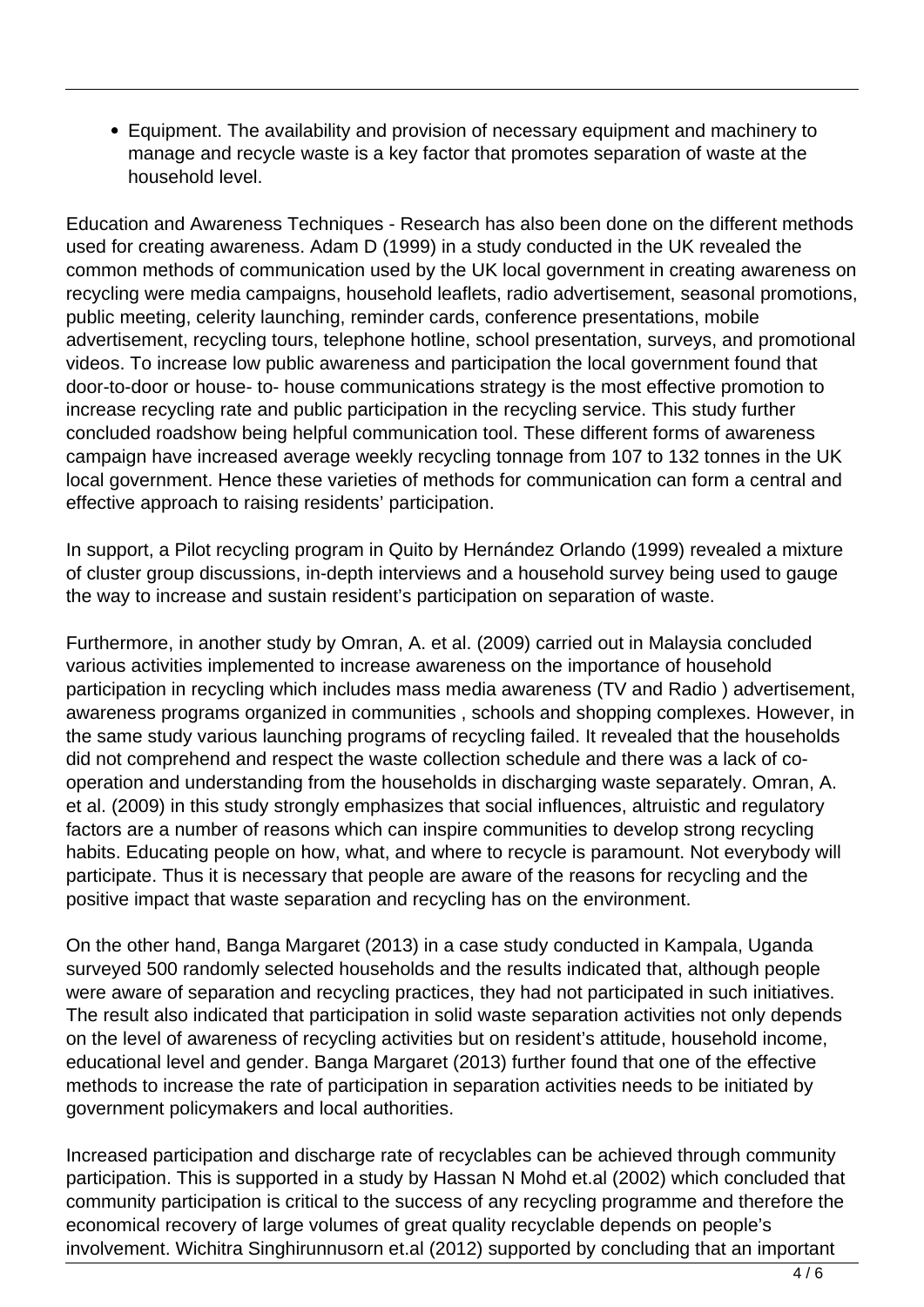source of recycling knowledge come from public education and campaigns which shows a positive connotation with recycling rate.

### **Benefits - Separate collection of Recyclables**

Hernández Orlando (1999) in another review revealed that local governments in Africa, Asia and Latin America spend 20 to 50 per cent of total municipal revenue on solid waste services. Thus, recycling can reduce costs to the municipality for the collection and disposal of solid waste by reducing the amount of waste transported to its landfill.

Alexis M. Troschinetz and James R. Mihelcic (2008) further, concluded that material or resource recovery is an advantage of recycling and substantial quantities of recyclables are reused as resources. This study shows the recycling rates of developed countries falling within the ranges of developing countries from 0 to 41%. It revealed comparison of the developed countries utilizing curbside recycling programs to amass and sort wastes for recycling processing while developing countries utilize the social sector known as scavengers to handle such activities. Such practices benefit thus; creating job opportunities for people thus reduces poverty that enhances stronger economy, lower cost for raw material for industries, resources and raw materials are preserved, pollution is reduced, and the environment is protected.

Similarly, the study by M. Sharholy et al (2009) revealed the key role of scavengers in solid waste management in Delhi India stating that the proportion of recyclables like paper, glass, plastic and metals is precisely low due to the presence of the more than 100 000 scavengers who separate and collect the recyclables at generation sources, assortment points and disposal sites. Approximately 40–80% of plastic waste is recycled in India in comparison to 10–15% in the developed nations. About 17% of waste handling in Delhi is done by scavengers where one collects 10–15 kg/ despite the health and safety risk associated with it. This allows saving for the governments of US\$13,700 daily. M. Sharholy et al (2009) also revealed the informal sector involvement in Bangalore which again allows the municipalities in Pune to save around US\$200,000/ year on description of scavengers. This does not only allow the government to save cost on collection, transportation and disposal but tolerate the scavengers to generate income at the same time reducing the need for landfill space.

To support the above, a guide by ASPEM (2016), also reflects about the advantages of waste recovery into resource materials. Waste if managed properly becomes a resource and can be recycled into new products thus stabilizing the reduction of raw materials. Such examples are recycle of cans into glasses, plastic containers into chair, glass bottles into a new glass bottle, PET fibres into clothes, glass into tiles (Tim Hornyak, 2017). Banga Margaret (2013) also supported by concluding that the enhancement of waste recycling activities saves resources and costs by reducing on the purchase of raw materials, lowers the costs of the final disposal of the residues, produces cheaper goods that support low-income households, and creates new jobs.

## **Conclusion**

Proper solid waste management policies and practices can be adopted to manage MSW at a considerable level. Separation of recyclables waste is an imperative and key component of 3R practices. The benefits of recyclables waste separation are several folds and have various